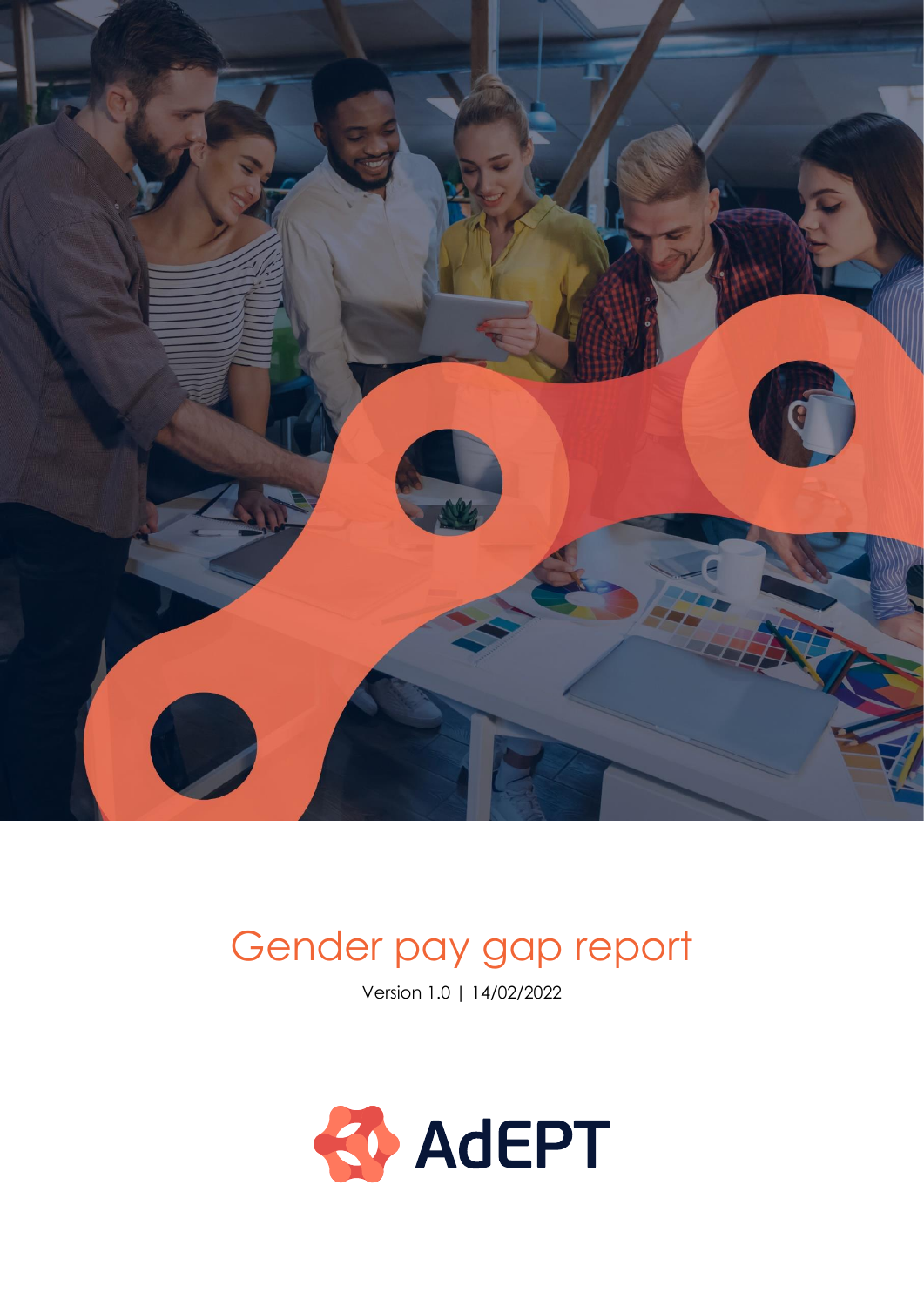

# Contents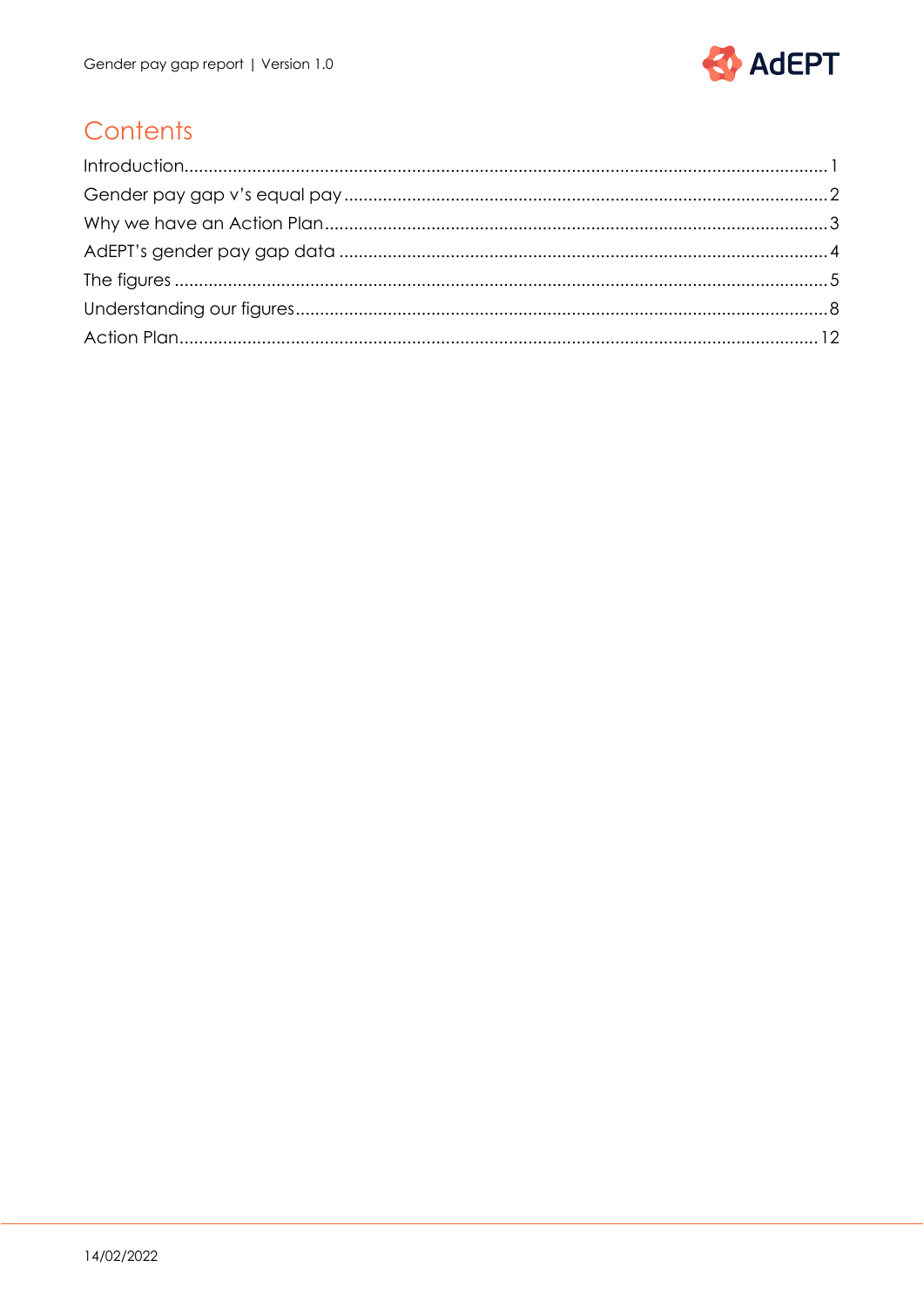

### <span id="page-2-0"></span>Introduction

Culture is a critical aspect of any organisation, as is the common baseline that binds us together and creates a sense of purpose. Our aim is to continuously evolve a successful business underpinned by an open, honest, and forthright culture that allows us to;

- Be amazing to our customers and partners
- Be responsible, be accountable. Show mutual respect and care for each other
- Demonstrate integrity, openness, honesty, and transparency
- Create new ideas. Innovate existing ones

It is very important that across the Company we treat everyone fairly and equally.

As part of our commitment to ensure diversity and inclusion in our services and in our workforce, we have signed up to work with the Employer Network for Equality and Inclusion (ENEI). Our aim is to review our working practices and further the work we have already been doing in employee diversity and inclusion.

Gender equality is just one part of this, but we welcome the insight that has been provided by the gender pay gap reporting regulations. It has helped to give us a good picture of where we are now and think about ways we can improve.

At AdEPT, the nature of the work we do attracts a high number of male employees, and our gender split is roughly 75 per cent male and 25 per cent female. Women are not currently well represented across all levels of the organisation, with only one member of our executive team being female. There are also no females at board level, this means that we compare less favourably to the national average of c30% female board membership.

Our gender pay gap is 15.54% (median). While we are confident in the policies and procedures we already operate to support diversity and inclusion on a gender basis, we are still committed to do more and will strive to reduce our gender pay gap.

Further analysis on what may be creating this gap is detailed in this report, along with the first steps we intend to take to work towards reducing the gap even further.

**Phil Race Chief Executive Officer - AdEPT**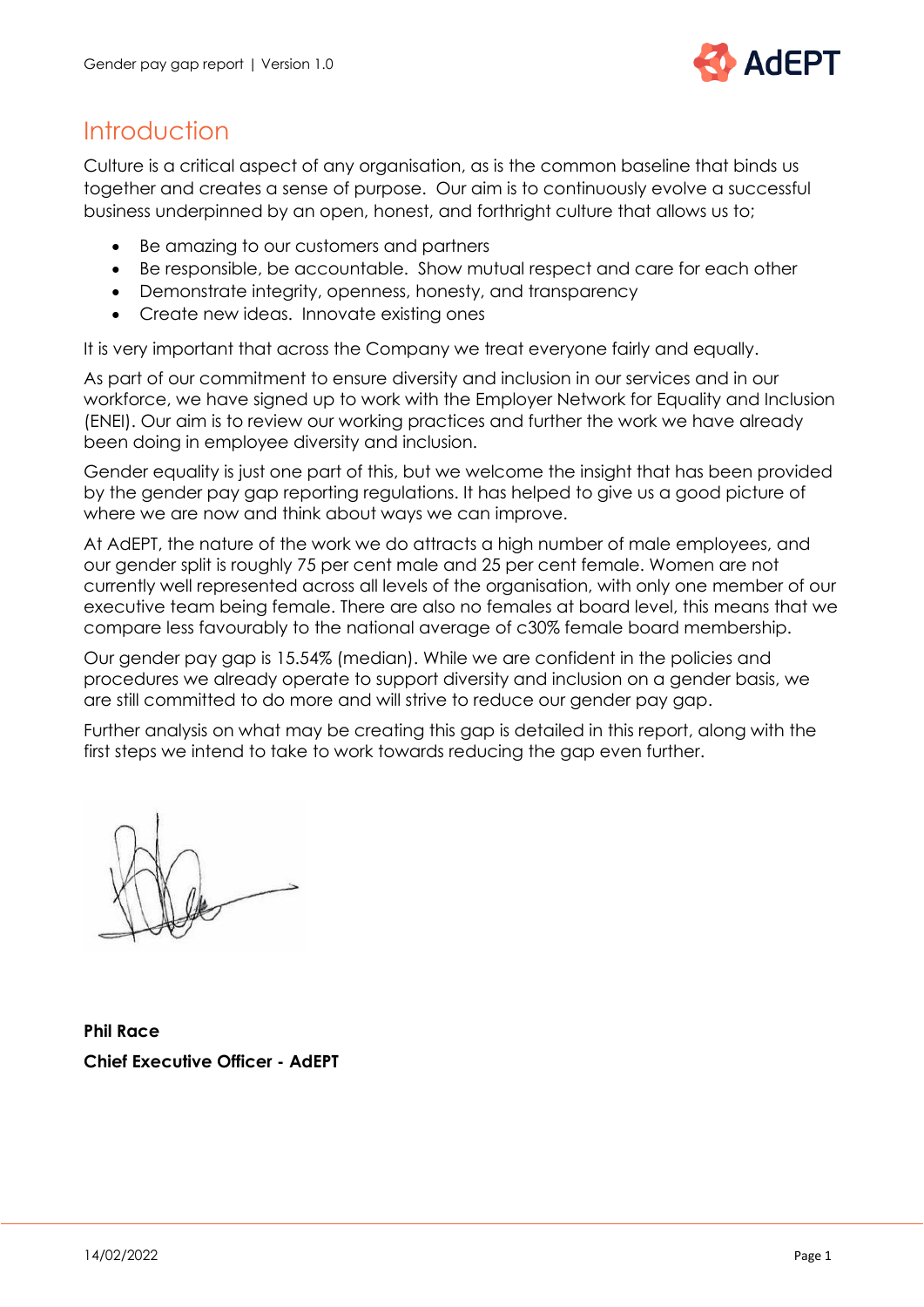

### <span id="page-3-0"></span>Gender pay gap vs equal pay

Although equal pay and the gender pay gap look at differences between women's pay and men's pay, they are two different issues and this needs to be remembered when reading this report.

Equal pay is the right for men and women to be paid the same when doing the same or equivalent work. This is a legal requirement.

Gender pay gap is a measure of the difference between men's and women's average earnings across an organisation. All roles across the organisation are included in calculating the average earnings figure and it is expressed as a percentage of men's earnings.

### **This report is about our gender pay gap**

Having a gender pay gap does not automatically mean that there is an equal pay issue within an organisation. There are several reasons for a gender pay gap, for example, a gender imbalance in the different levels of roles or if particular types of roles are dominated by a single sex. AdEPT is an equal pay employer, having regard to equal pay legislation and adhering to an equal pay practice.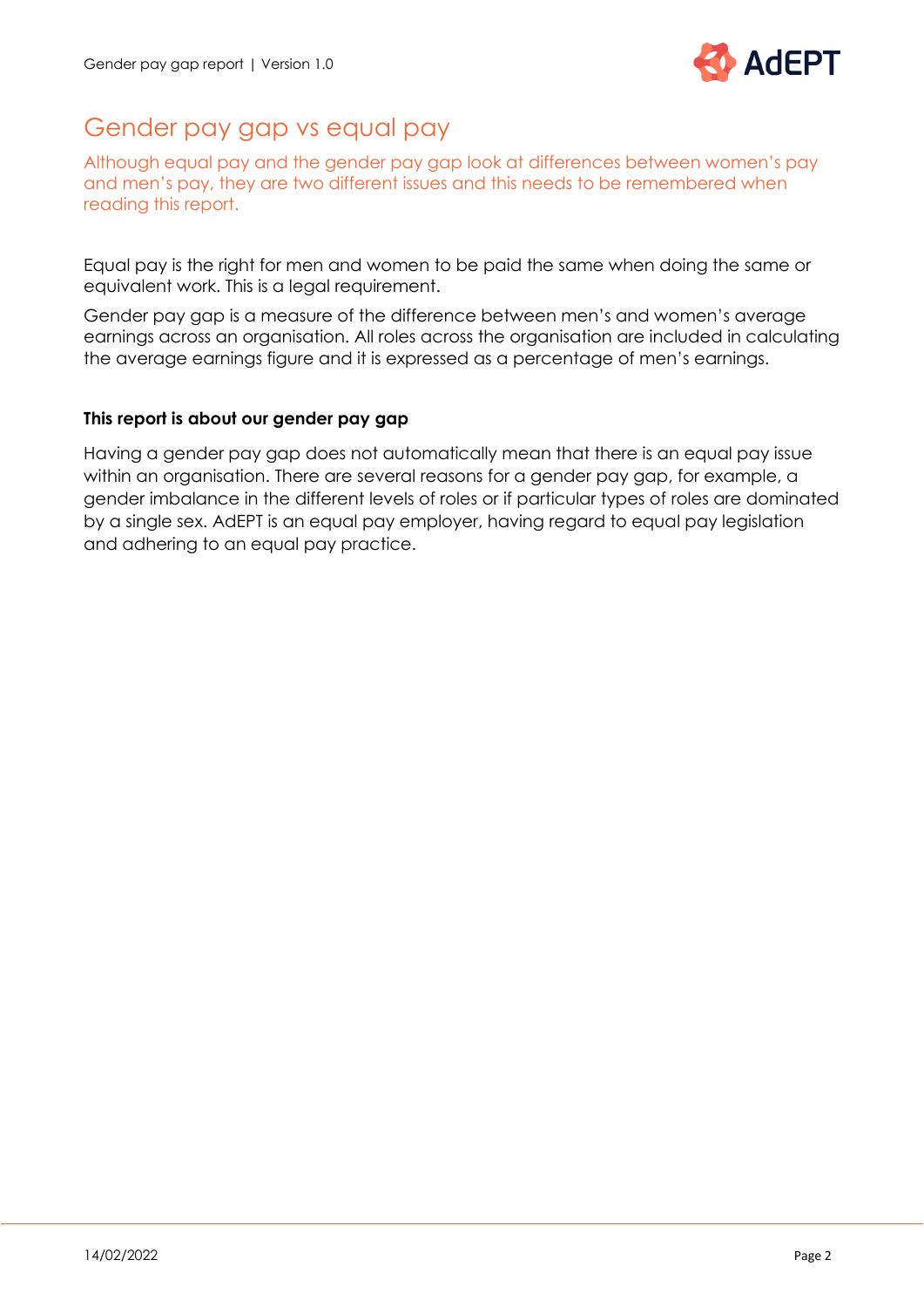

### <span id="page-4-0"></span>Why we have an Action Plan

Gender pay gap is a complex issue and is impacted by a variety of factors. In developing the action plan, AdEPT is looking broadly at: providing fair and equal opportunities for development and progression; creating and increasing flexible working options and other family friendly benefits; ensuring men and women have an equally positive experience of working at AdEPT.

It is recognised that several factors influence the number of senior women in an organisation, including the culture of the organisation, opportunities for promotion, flexible working etc. Therefore, a range of initiatives are being included in this action plan to develop a strategic approach to change. It is not believed that one initiative alone can bring about the change required.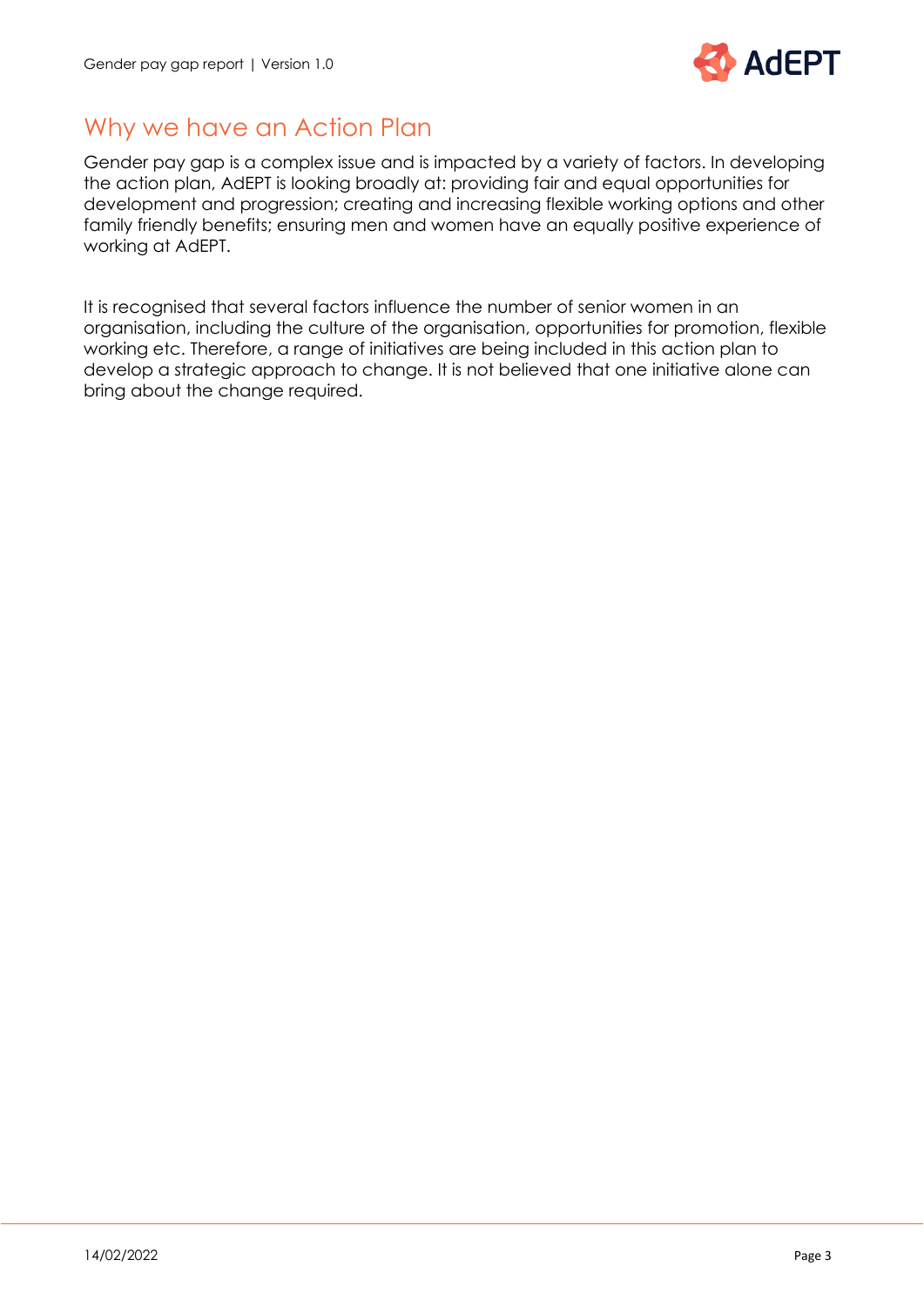

## <span id="page-5-0"></span>AdEPT's gender pay gap data

New regulations were introduced in 2017 which mean that employers are required to report on several different statistical measures of gender pay on the snapshot date of 5th April each year for non-public sector employers with more than 250 employees. We welcome these changes and have included the measures in this report along with other information which we hope will be helpful.

### **A guide to the figures**

### **Mean**

The average of a set of numbers. All numbers are added together and divided by the number of figures put into the calculation.

For example, taking 5, 8, 12, 26, and 40, the sum of the numbers is 91. Dividing this by five (the number of figures) gives you a mean of 18.2.

The regulations require us to report the difference between the mean hourly rate of men compared to the mean hourly rate of women, expressed as a percentage of the men's figure.

### **Median**

The middle value of a list of numbers. If the list has an odd number of entries, the median is the middle entry after sorting the list into increasing order. If the list has an even number of entries, the median is halfway between the two middle numbers after sorting.

For example, taking 5, 8, 12, 26, and 40, the median value is 12.

The regulations require us to report the difference between the median hourly rate for men compared to the median hourly rate for women, expressed as a percentage of the men's figure.

### **Pay quartiles**

Rates of pay are placed into a list in order of value and the list is divided into four equal sections (quartiles). Each quartile will contain the same number of individuals.

The regulations require us to report how many men and how many women are in each pay quartile, expressed as a percentage within each quartile.

#### **Bonus**

The regulations also require us to publish the same measures as above on bonus payments.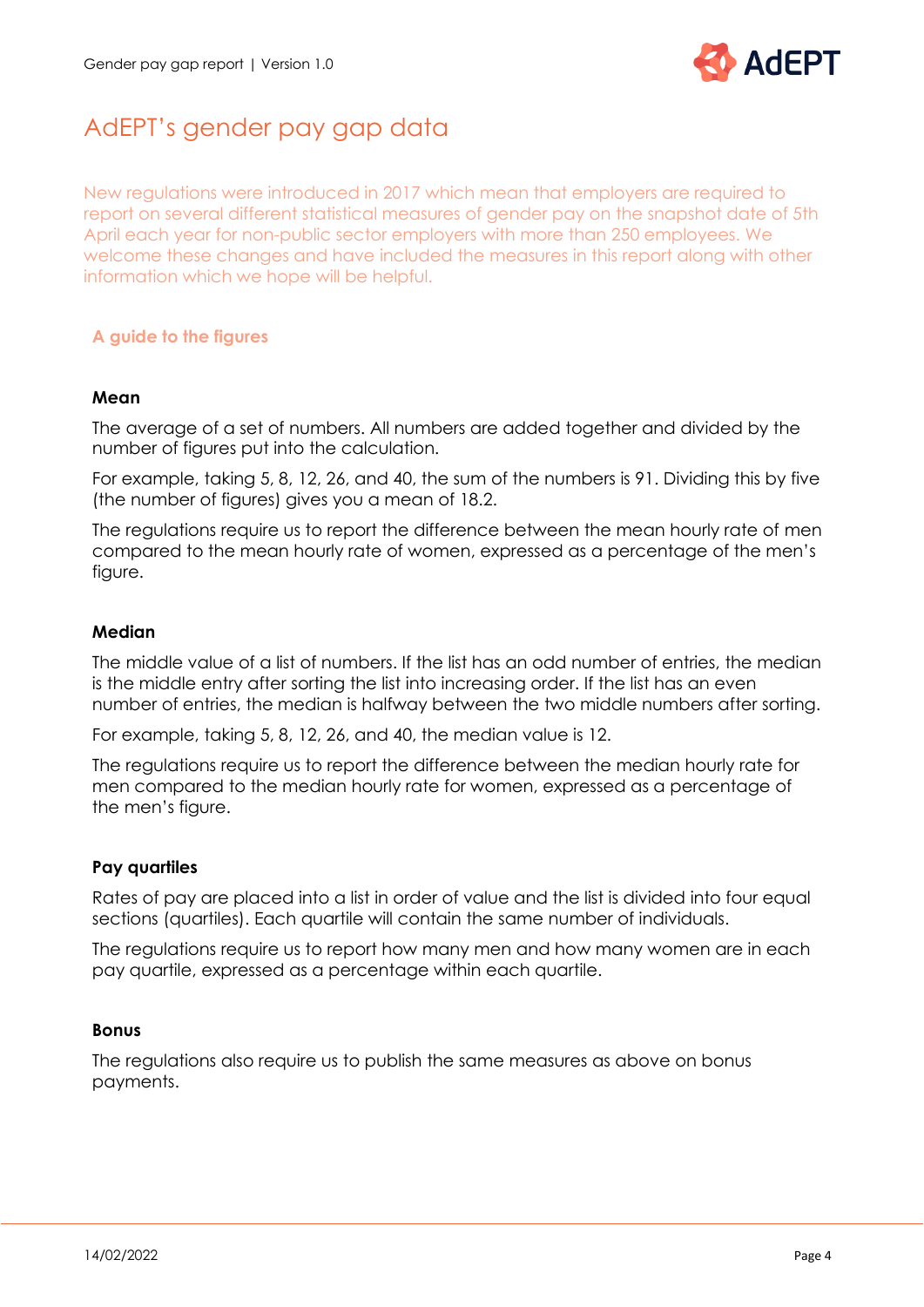

### <span id="page-6-0"></span>The figures

The following table details the figures for AdEPT for 2021.

| <b>Measure</b>                       |                                 | Percentage<br>(2021 results) |
|--------------------------------------|---------------------------------|------------------------------|
| Difference in<br>hourly pay          | Mean                            | 31.59%                       |
|                                      | Median                          | 15.54%                       |
| % Of women<br>in each pay<br>quarter | Lower hourly pay quarter        | 31.76%                       |
|                                      | Lower-middle hourly pay quarter | 31.76%                       |
|                                      | Upper-middle hourly pay quarter | 23.53%                       |
|                                      | Upper hourly pay quarter        | 11.76%                       |
| Who received<br>bonus pay            | Women                           | 3.57%                        |
|                                      | Men                             | 1.56%                        |
| Difference in<br>bonus pay           | Mean                            | 31.03%                       |
|                                      | Median                          | 25.00%                       |

### **Mean and Median hourly rates**

| Male   | Female |                                                 |
|--------|--------|-------------------------------------------------|
| £23.32 | £16.47 | This gives us a mean gender pay gap of 31.59%   |
| £17.51 | £14.90 | This gives us a median gender pay gap of 15.54% |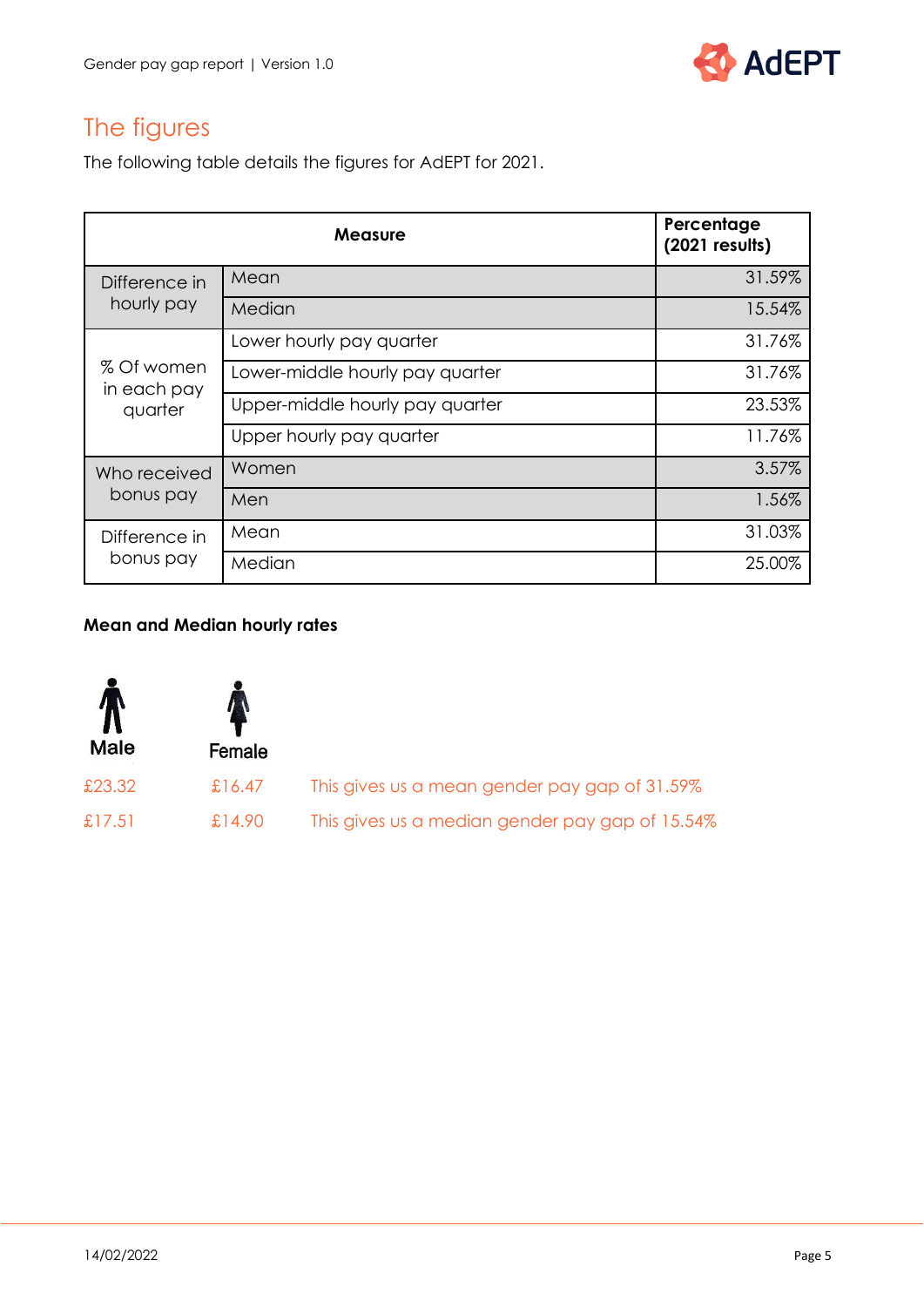

### **Pay quartiles**

This shows the gender split within each pay quartile.

# **GENDER SPLIT WITHIN EACH QUARTILE**

|                                 | <b>Female</b> | <b>Male</b> |
|---------------------------------|---------------|-------------|
| <b>AdEPT Overall</b>            | 24.7%         | 75.3%       |
| Upper hourly pay quarter        | 11.8%         | 88.2%       |
| Upper-middle hourly pay quarter | 23.5%         | 76.5%       |
| Lower-middle hourly pay quarter | 31.8%         | 68.2%       |
| Lower hourly pay quarter        | 31.8%         | 68.2%       |

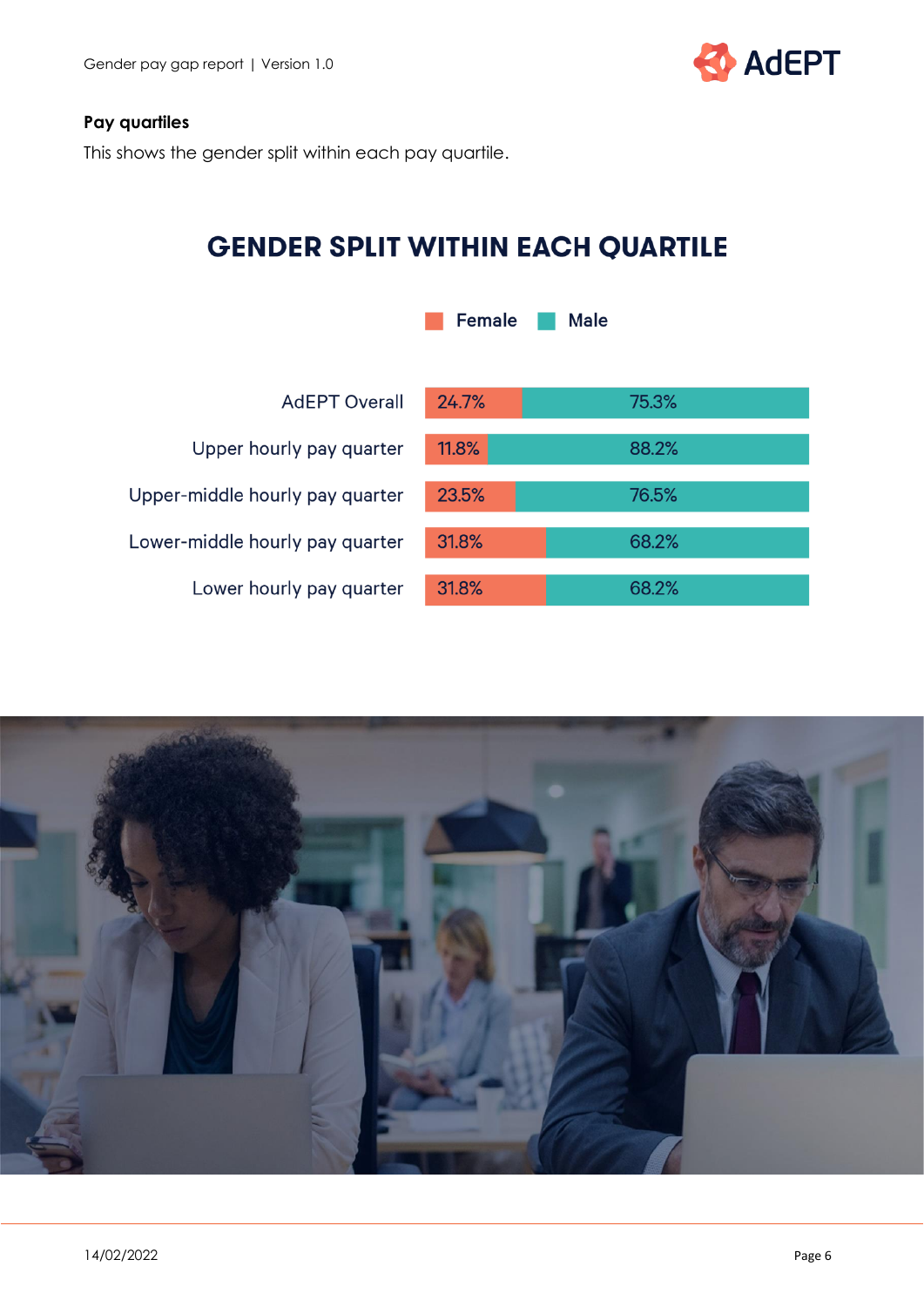

In addition to looking at the distribution within pay quartiles, we also looked at how our male and female populations were distributed across the pay quartiles:

### **Female distribution across quartiles**



### **Male distribution across quartiles**



**MALE**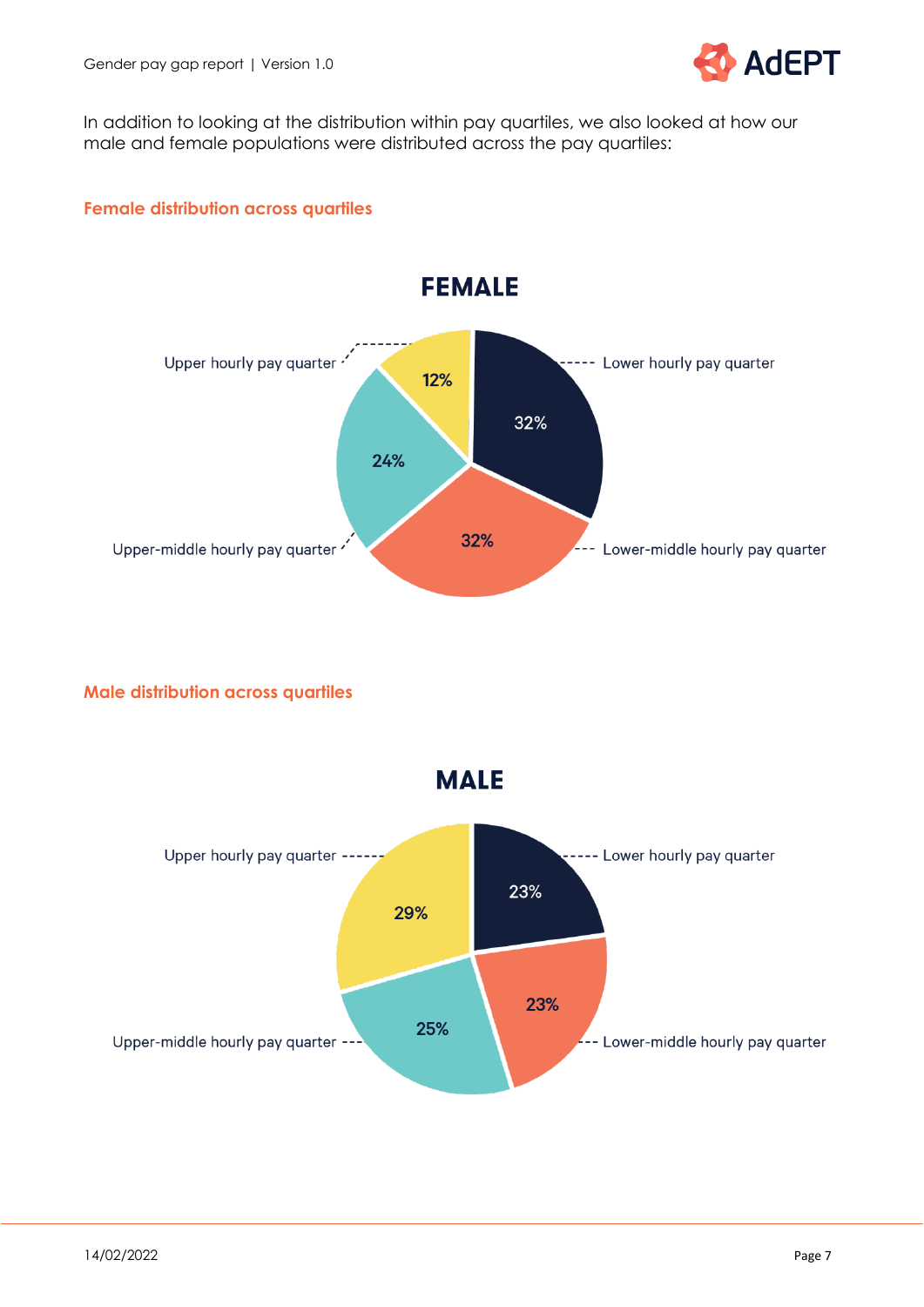

### <span id="page-9-0"></span>Understanding our figures

25 percent of our staff are female. Where organisations are predominantly one gender or the other, gender pay gaps can easily arise and relatively small changes in the balance of genders can have a significant impact.

From the data on how our men and women are distributed across the pay quartiles you can see that men are quite evenly spread across the quartiles; however, women are more highly represented in the lower quartiles and only 12% of women sit in the upper quartile. This is what causes the median hourly rate to be higher for males.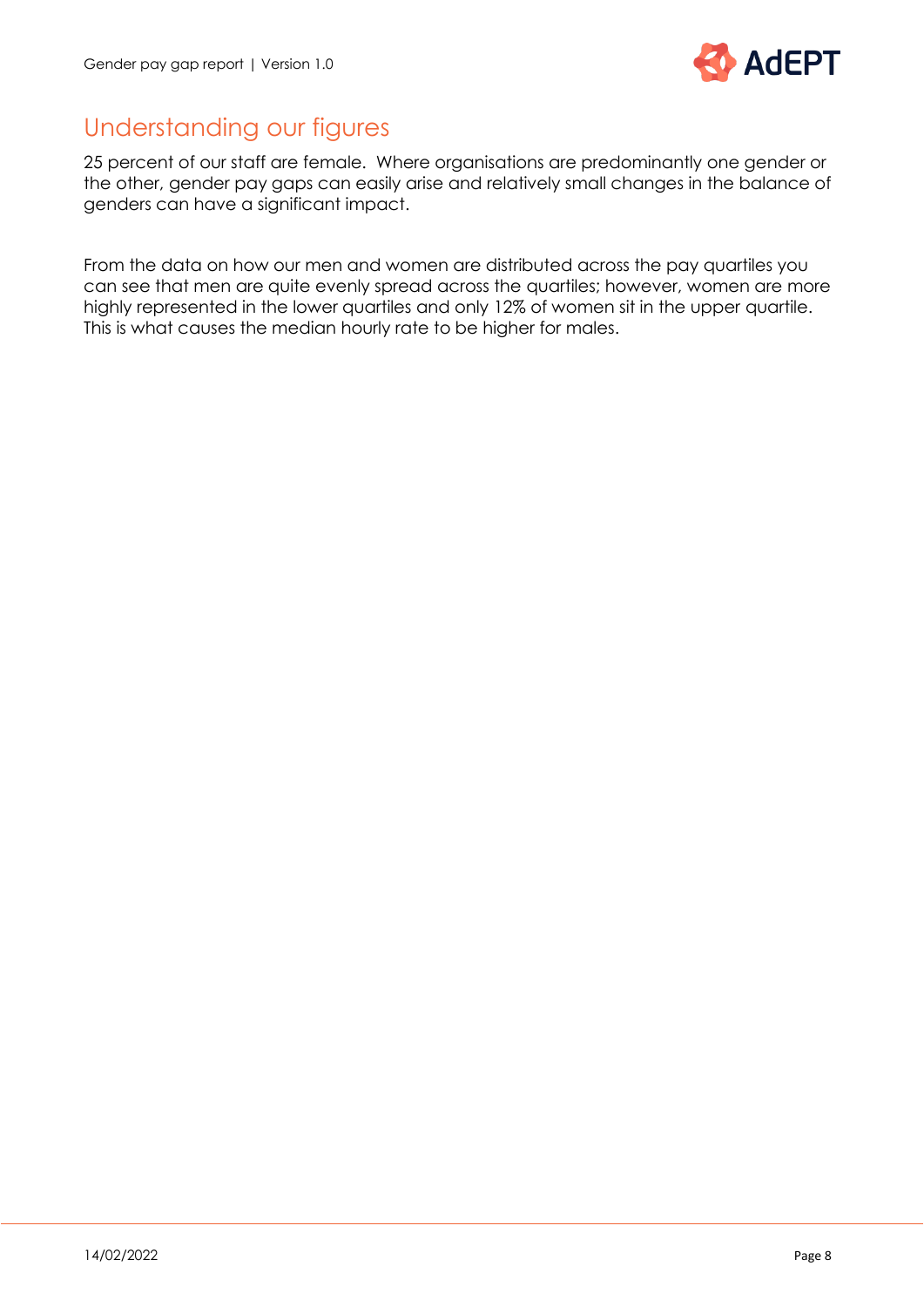

### Actions

There are several things that need to change to reduce or eradicate the gender pay gap in the UK, which are outside the control of employers. These will involve long-term plans to address cultural biases – starting in early education with gender biases towards certain professions and roles in society. However, AdEPT is committed to ensuring we are doing what we can to address our Gender Pay Gap.

### **Effective actions**

These actions have been tested in real world settings and found to have a positive impact.

### **Include multiple women in shortlists for recruitment and promotions**

When putting together a shortlist of qualified candidates, make sure more than one woman is included. Shortlists with only one woman do not increase the chance of a woman being selected.

### **Use skill-based assessment tasks in recruitment**

Rather than relying only on interviews, ask candidates to perform tasks they would be expected to perform in the role they are applying for. Use their performance on those tasks to assess their suitability for the role. Standardise the tasks and how they are scored to ensure fairness across candidates.

### **Use structured interviews for recruitment and promotions**

Structured and unstructured interviews both have strengths and weaknesses, but unstructured interviews are more likely to allow unfair bias to creep in and influence decisions.

### **Use structured interviews that:**

- Ask the same questions of all candidates in a predetermined order and format
- Grade the responses using pre-specified, standardised criteria. This makes the responses comparable and reduces the impact of unconscious bias.

#### **Encourage salary negotiation by showing salary ranges**

Women are less likely to negotiate their pay. This is partly because women are put off if they are not sure about what a reasonable offer is. Employers should clearly communicate the salary range on offer for a role to encourage women to negotiate their salary. This helps the applicant know what they can reasonably expect.

If the salary for a role is negotiable, employers should state this clearly as this can also encourage women to negotiate. If women negotiate their salaries more, they will end up with salaries that more closely match the salaries of men.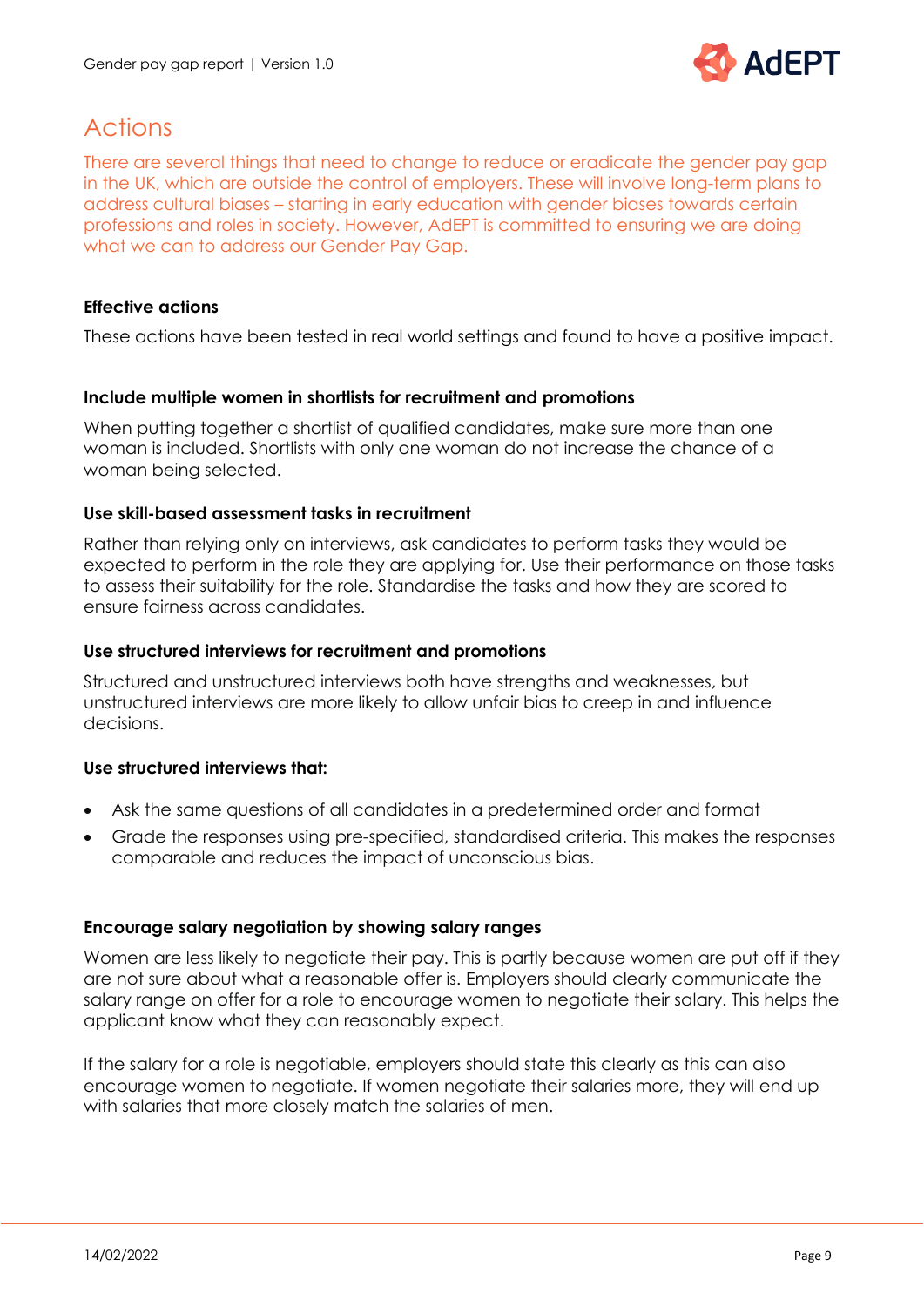

#### **Introduce transparency to promotion, pay and reward processes**

Transparency means being open about processes, policies, and criteria for decisionmaking. This means employees are clear what is involved, and that managers understand that their decisions need to be objective and evidence-based because those decisions can be reviewed by others. Introducing transparency to promotion, pay and reward processes can reduce pay inequalities.

#### **Appoint diversity managers and/or diversity task forces**

Diversity managers and task forces monitor talent management processes (such as recruitment or promotions) and diversity within the organisation. They can reduce biased decisions in recruitment and promotion because people who make decisions know that their decision may be reviewed. This accountability can improve the representation of women in an organisation.

Diversity managers should:

- Have a senior/executive role within the organisation
- Have visibility of internal data
- Be in the position to ask for more information on why decisions were made
- Be empowered to develop and implement diversity strategies and policies

The Equality and Human Rights Commission has identified ways in which employers may seek to address pay gaps. Having reviewed these, we have developed the following action points:

#### • **Encourage applicants from genders not typical to the role, such as more men into social worker roles and more women into IT**.

We will review our recruitment materials, sources, and practices to reduce any gender bias within the recruitment process.

#### • **Ensure flexible working practices we already have in place are applied fairly across all levels of roles, subject to fulfilling the organisation's needs. Most people requesting flexible working are women with caring responsibilities.**

We will look at how our flexible working practices operate across the organisation and address any barriers that are identified.

### • **Review policies and practices that support childcare or other caring responsibilities to ensure equal support is available to men and women to undertake them.**

We will keep our family-friendly polices under regular review and ensure that men are not overlooked as potential carers outside of the workplace.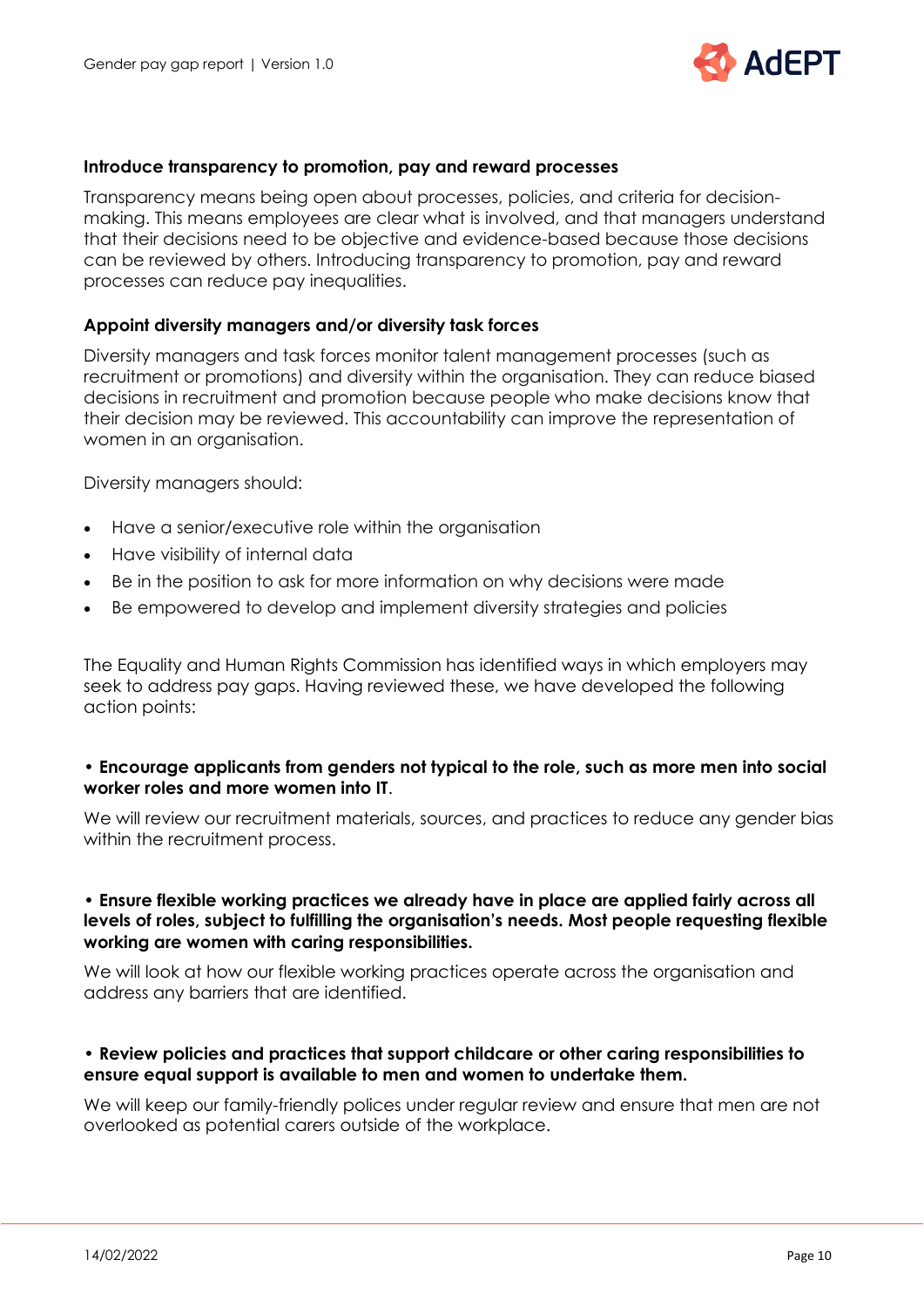

#### • **Unlock the potential opportunities to upskill or retrain available through apprenticeships – both with internal applicants and recruitment into apprentice roles.**

Whilst this is a new initiative and is still being developed, we hope this will also support internal promotions and open more opportunities in the lower quartiles.

### • **Review working practices in our lowest paid jobs.**

Addressing the gender pay gap is about creating balance at both ends of the pay distribution and we have a low percentage of male workers in the lower quartile. We will investigate if there are any factors that are preventing men entering these roles – such as high levels of part time roles which tend to attract more female workers – and consider if we can break down any barriers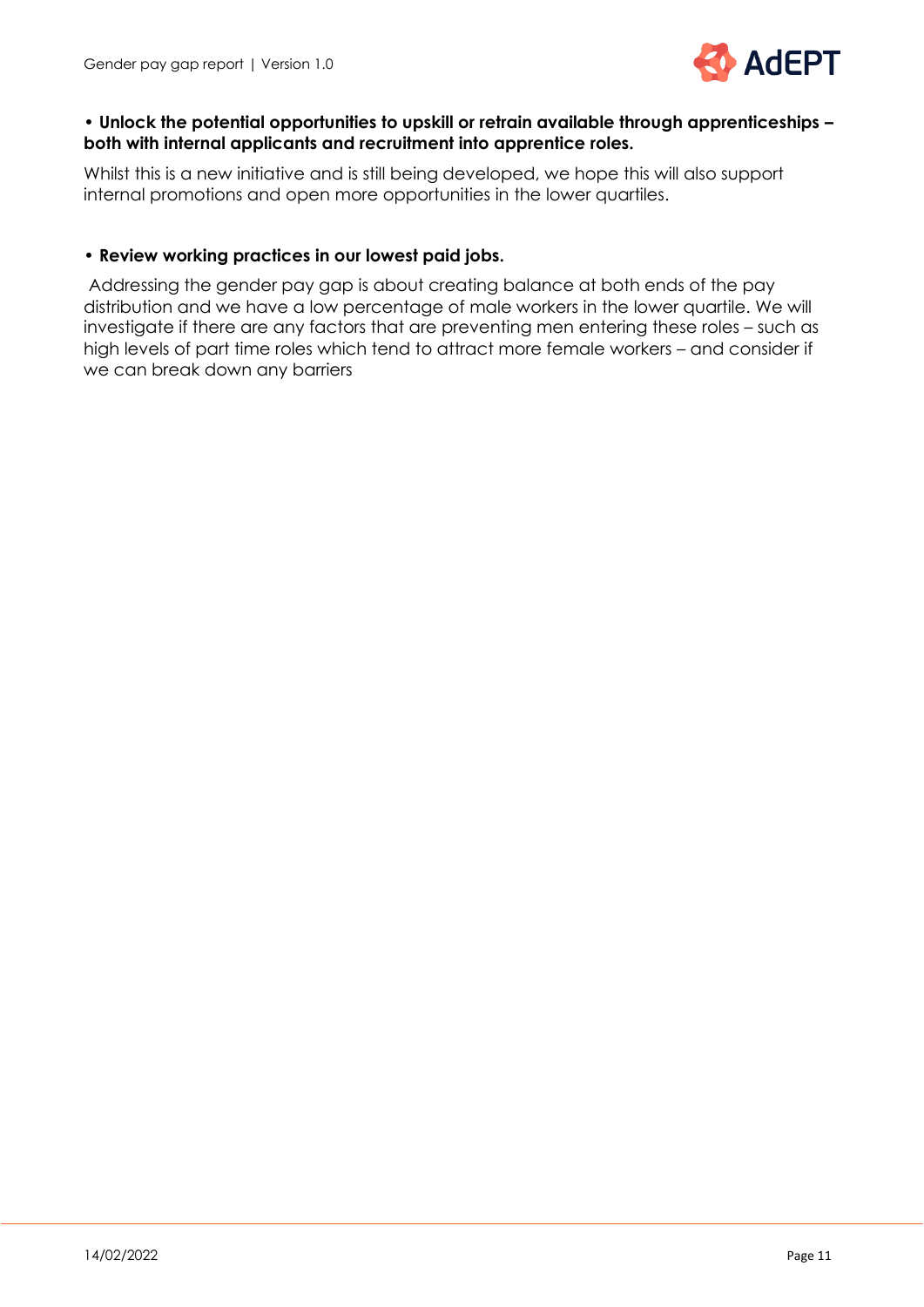

### <span id="page-13-0"></span>Action Plan

|                | <b>Action</b>                                                                                                                                                                                                                                                                                                     | <b>Timeframe</b>                           |
|----------------|-------------------------------------------------------------------------------------------------------------------------------------------------------------------------------------------------------------------------------------------------------------------------------------------------------------------|--------------------------------------------|
|                | <b>Data Transparency</b>                                                                                                                                                                                                                                                                                          |                                            |
| 1              | Continue to analyse and publish transparent, clear, and<br>detailed workforce information including information on the<br>gender pay gap. Expand the range of metrics to provide<br>data on fixed term contracts (including gender breakdown<br>of staff on fixed term contracts).                                | In place - annually                        |
|                | <b>Diversity and Inclusion Management Board</b>                                                                                                                                                                                                                                                                   |                                            |
| $\overline{2}$ | Continue to review gender equality pay data, emerging<br>issues, and this action plan.                                                                                                                                                                                                                            | In place - annually                        |
|                | <b>Flexible Working and family friendly benefits</b>                                                                                                                                                                                                                                                              |                                            |
| 3              | Continue offering, promoting, and publicising the full range<br>of flexible working to all AdEPT staff and to new entrants<br>through all appropriate media to raise awareness of their<br>range and availability. All recruiting managers to continue<br>to consider flexible working at the staff hiring stage. | In place - ongoing<br>and monitoring       |
| $\overline{4}$ | Support senior and line managers to further improve<br>consistency of access to flexible working across different<br>teams, monitor take up and staff perceptions about<br>availability of flexible working in the staff engagement<br>survey and act as appropriate.                                             | In place - ongoing<br>and monitoring       |
| 5              | Continue to work with external expert partners, for example<br>EAP/Benefex to promote best AdEPT.                                                                                                                                                                                                                 | In place - ongoing<br>and monitoring       |
|                | <b>Inclusive leadership and unconscious bias</b>                                                                                                                                                                                                                                                                  |                                            |
| 6              | All interview panels to be gender diverse, trained in best<br>practice in recruitment, including countering discrimination<br>and unconscious bias.                                                                                                                                                               | September 2022                             |
| 7              | Review impact of 'no name' application forms.                                                                                                                                                                                                                                                                     | Annually                                   |
| 8              | Include an unconscious bias script/reminder in the interview<br>pack for recruiting managers, to ensure bias and how to<br>minimise it is front of mind.                                                                                                                                                          | Ongoing after<br>completion of<br>training |
| 9              | Roll out unconscious bias learning to all staff including the<br>Exec team.                                                                                                                                                                                                                                       | September 2022                             |
| 10             | Encourage and monitor take-up of mandatory Diversity and<br>Inclusion training to further minimise discrimination,<br>inappropriate behaviours, and unconscious bias occurrence                                                                                                                                   | Ongoing after<br>delivery of training      |